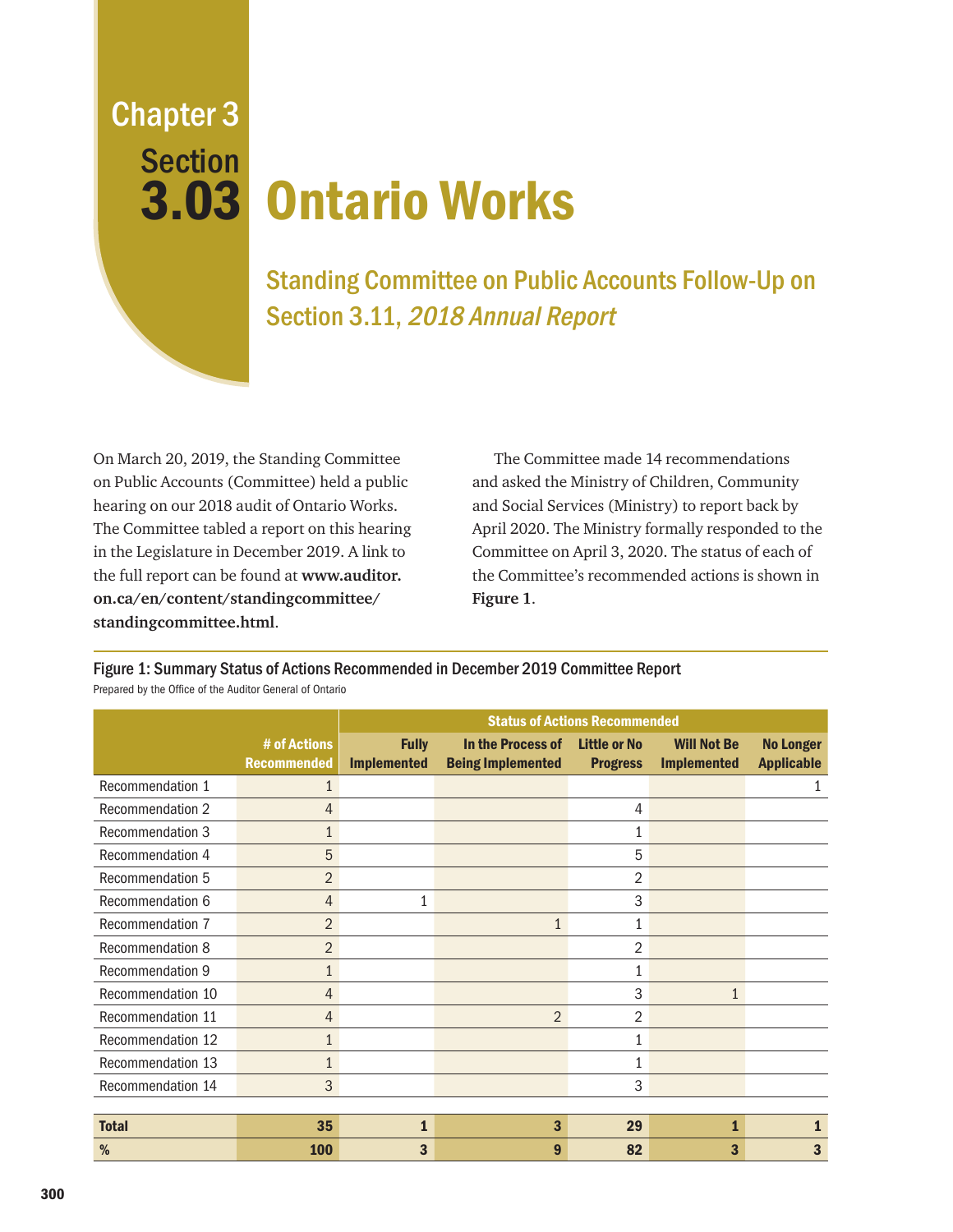We conducted assurance work between April 7, 2020 and August 31, 2020, and obtained written representation from the Ministry that effective October 6, 2020, it has provided us with a complete update of the status of the recommendations made by the Committee.

## Overall Conclusion

As of April 2020, only one (3%) of the Committee's recommended actions had been fully implemented, and three (9%) of the recommended actions were

in the process of being implemented. There had been little or no progress on 29 recommended actions (82%).

## Detailed Status of Recommendations

**Figure 2** shows the recommendations and status details that are based on responses from the Ministry of Children, Community and Social Services (Ministry), and our review of the information provided.

## Figure 2: Committee Recommendations and Detailed Status of Actions Taken

Prepared by the Office of the Auditor General of Ontario

| <b>Committee Recommendation</b>                                                                                                                                                                                                                                                                                                                                               | <b>Status Details</b>                                                                                                                                                                                                                                                                                                                                                                                                                                                                                                                                                                                                                                                                                                                                                                                                                                                                                                                                                                                                        |
|-------------------------------------------------------------------------------------------------------------------------------------------------------------------------------------------------------------------------------------------------------------------------------------------------------------------------------------------------------------------------------|------------------------------------------------------------------------------------------------------------------------------------------------------------------------------------------------------------------------------------------------------------------------------------------------------------------------------------------------------------------------------------------------------------------------------------------------------------------------------------------------------------------------------------------------------------------------------------------------------------------------------------------------------------------------------------------------------------------------------------------------------------------------------------------------------------------------------------------------------------------------------------------------------------------------------------------------------------------------------------------------------------------------------|
| <b>Recommendation 1</b>                                                                                                                                                                                                                                                                                                                                                       |                                                                                                                                                                                                                                                                                                                                                                                                                                                                                                                                                                                                                                                                                                                                                                                                                                                                                                                                                                                                                              |
| The Standing Committee on Public<br>Accounts recommends that the Ministry<br>of Children, Community and Social<br>Services should conduct annual surveys<br>of service managers to obtain their<br>perspective on the obstacles they face<br>in helping Ontario Works clients to find<br>sustainable employment.<br>Status: No longer applicable; alternatively<br>addressed. | In February 2019, Ontario's plan to transform employment services was announced.<br>The plan includes a new service delivery model to integrate social assistance<br>employment services into Employment Ontario. The Ministry advised us that<br>through these changes, the responsibility for the provision of employment supports<br>and services would gradually transition from Ontario Works service managers to<br>Employment Ontario service system managers. Service system managers are to<br>be selected by the Ministry of Labour, Training and Skills Development (MLTSD).<br>MLTSD selected three service system managers in 2020 for three different<br>catchment areas where the prototype for the new employment services model<br>will begin. According to the Ministry, these three service system managers are<br>scheduled to begin providing services in January 2021, at which point Ontario<br>Works service managers in these catchment areas would no longer be delivering<br>employment services. |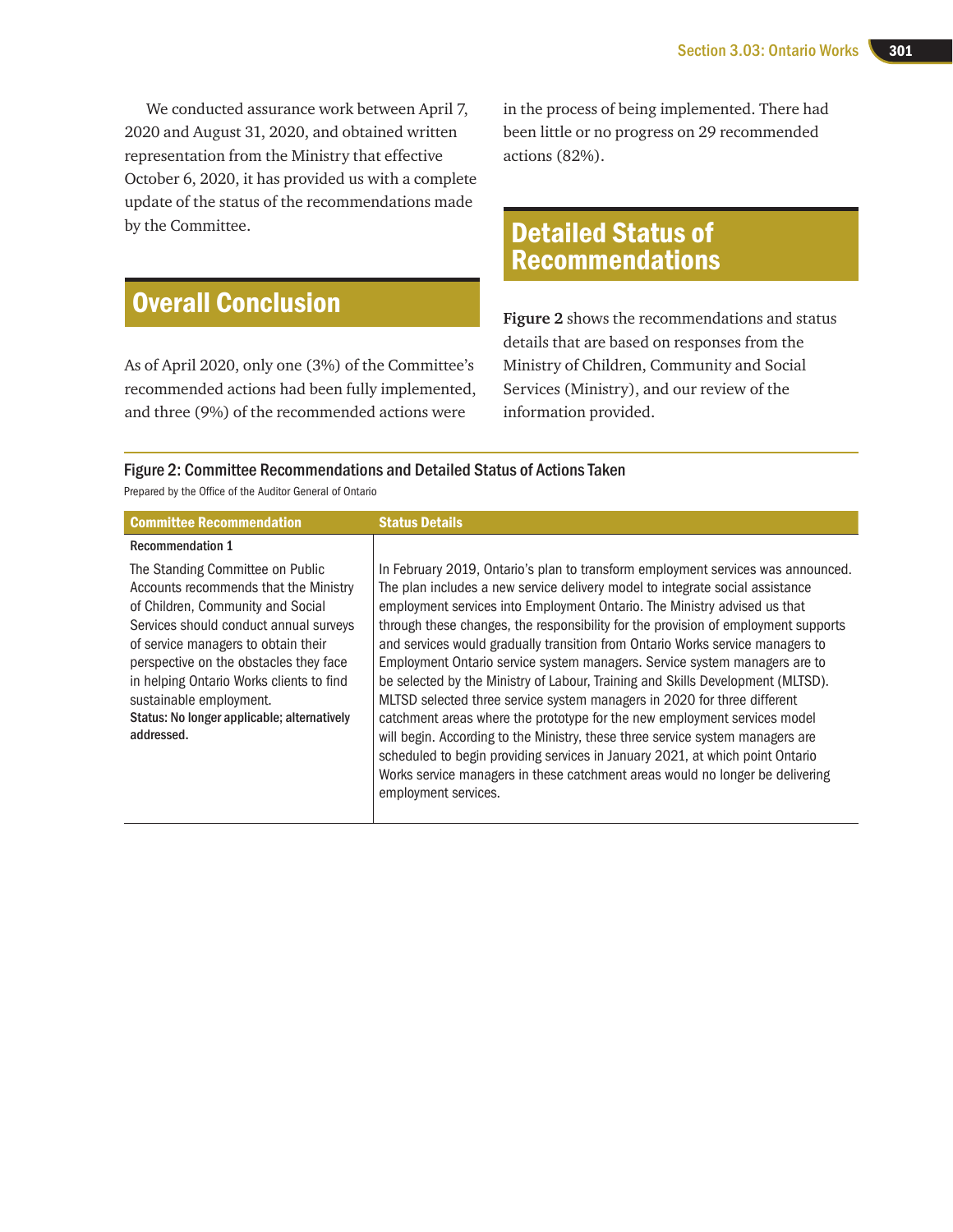| <b>Committee Recommendation</b>                                                                                                                                                                                                                                                                                                                                                                                                                                                                                                                                                                                                                                                                                                                                                                                                                                                | <b>Status Details</b>                                                                                                                                                                                                                                                                                                                                                                                                                                                            |
|--------------------------------------------------------------------------------------------------------------------------------------------------------------------------------------------------------------------------------------------------------------------------------------------------------------------------------------------------------------------------------------------------------------------------------------------------------------------------------------------------------------------------------------------------------------------------------------------------------------------------------------------------------------------------------------------------------------------------------------------------------------------------------------------------------------------------------------------------------------------------------|----------------------------------------------------------------------------------------------------------------------------------------------------------------------------------------------------------------------------------------------------------------------------------------------------------------------------------------------------------------------------------------------------------------------------------------------------------------------------------|
| <b>Recommendation 2</b><br>The Standing Committee on Public<br>Accounts recommends that the Ministry<br>of Children, Community and Social<br>Services should incorporate in its<br>contracts with service managers some<br>specific program requirements, service<br>delivery targets, and accountability<br>measures, including:<br>• requirements to comply with Ontario<br>Works contracts, legislation, Ministry<br>directives and policies;<br>performance indicators and targets<br>$\bullet$<br>for service managers' progress in<br>assisting Ontario Works recipients to<br>find employment and to become self-<br>sufficient;<br>• other targets for service delivery,<br>including reducing and preventing<br>overpayments; and<br>mechanisms to hold service managers<br>accountable for meeting the terms of<br>the agreements.<br>Status: Little or no progress. | The Ministry is in the early stages of addressing this recommendation. The Ministry<br>indicated that it was working to transform the accountability model for social<br>assistance, and that the model would include new, strengthened agreements with<br>service managers by January 2022. The Ministry has also established a provincial-<br>municipal working group to support the work toward a transformed outcomes-based<br>approach to social assistance accountability. |
| <b>Recommendation 3</b><br>The Standing Committee on Public<br>Accounts recommends that the Ministry<br>of Children, Community and Social                                                                                                                                                                                                                                                                                                                                                                                                                                                                                                                                                                                                                                                                                                                                      | The Ministry is in the early stages of addressing this recommendation. As noted in<br>its response to Recommendation 2, the Ministry indicated that it was working to<br>transform the accountability model for social assistance, and that the model would                                                                                                                                                                                                                      |
| Services should implement a process to<br>monitor and review service managers'<br>compliance with its contracts, legislation,<br>and Ministry policies and directives.<br>Status: Little or no progress.                                                                                                                                                                                                                                                                                                                                                                                                                                                                                                                                                                                                                                                                       | include a series of new program-monitoring mechanisms that would be put into<br>operation through new, strengthened agreements with service managers by January<br>2022. The Ministry indicated that in the meantime, it planned to introduce new<br>accountability measures, including an interim performance-monitoring strategy.                                                                                                                                              |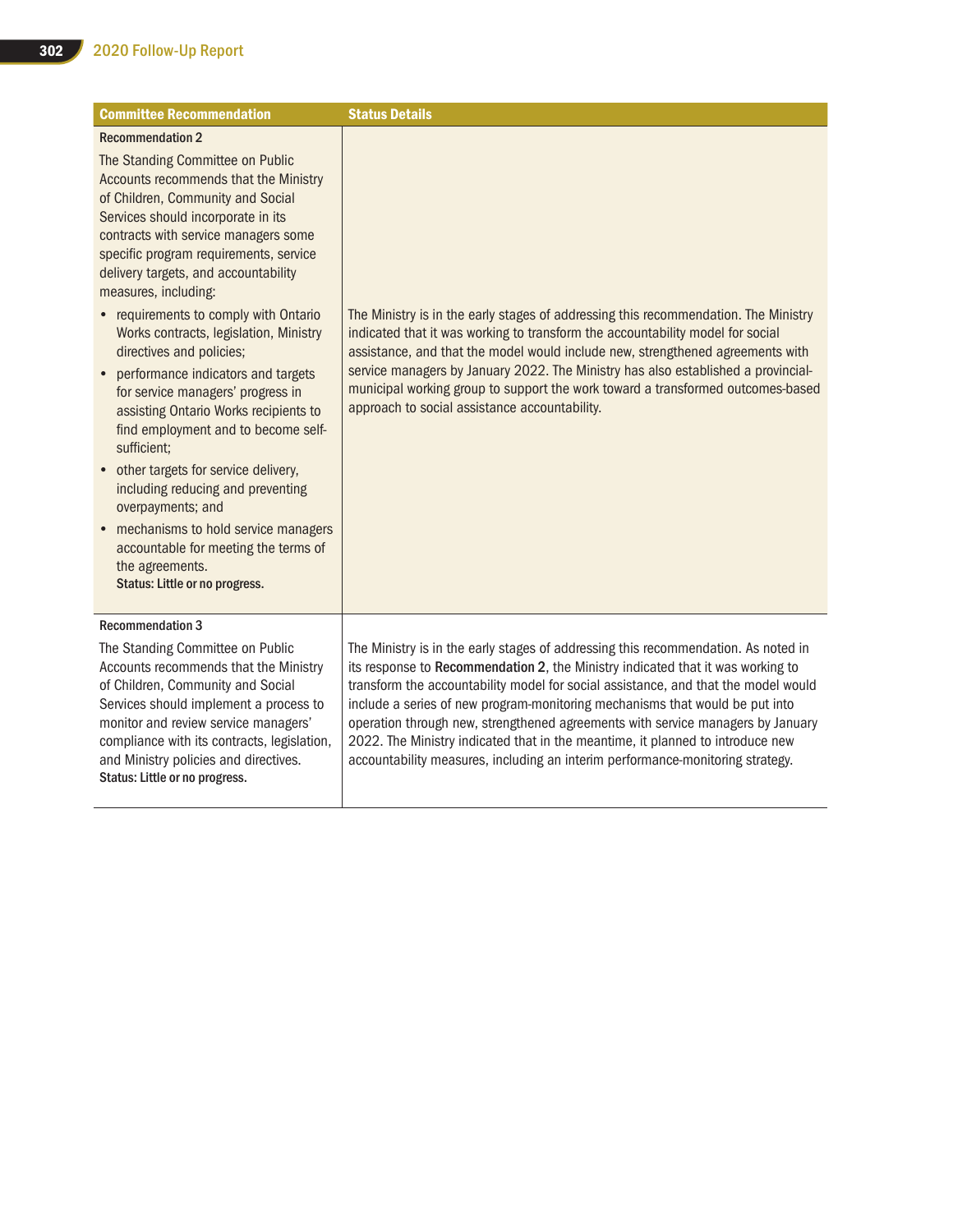| <b>Committee Recommendation</b>                                                                                                                                                                                                                                                                                                                                                                                                                                                                                                                                                                                                                                                                                                                                                          | <b>Status Details</b>                                                                                                                                                                                                                                                                                                                                                                                                                                                                                                                                                                                                                                                                                                                                                                                                                                                                                                                                                                                                                                    |
|------------------------------------------------------------------------------------------------------------------------------------------------------------------------------------------------------------------------------------------------------------------------------------------------------------------------------------------------------------------------------------------------------------------------------------------------------------------------------------------------------------------------------------------------------------------------------------------------------------------------------------------------------------------------------------------------------------------------------------------------------------------------------------------|----------------------------------------------------------------------------------------------------------------------------------------------------------------------------------------------------------------------------------------------------------------------------------------------------------------------------------------------------------------------------------------------------------------------------------------------------------------------------------------------------------------------------------------------------------------------------------------------------------------------------------------------------------------------------------------------------------------------------------------------------------------------------------------------------------------------------------------------------------------------------------------------------------------------------------------------------------------------------------------------------------------------------------------------------------|
| <b>Recommendation 4</b>                                                                                                                                                                                                                                                                                                                                                                                                                                                                                                                                                                                                                                                                                                                                                                  |                                                                                                                                                                                                                                                                                                                                                                                                                                                                                                                                                                                                                                                                                                                                                                                                                                                                                                                                                                                                                                                          |
| The Standing Committee on Public<br>Accounts recommends that the Ministry<br>of Children, Community and Social<br>Services should implement a process to<br>effectively evaluate the Ontario Works<br>program by:                                                                                                                                                                                                                                                                                                                                                                                                                                                                                                                                                                        |                                                                                                                                                                                                                                                                                                                                                                                                                                                                                                                                                                                                                                                                                                                                                                                                                                                                                                                                                                                                                                                          |
| • collecting information to be able to<br>analyze and understand the amount<br>of time recipients spend on social<br>assistance;<br>• defining indicators for what constitutes<br>"stable" employment, and measuring<br>whether recipients find stable<br>employment;<br>developing performance indicators,<br>inclusive of demographic and<br>geographic factors, to measure and<br>improve outcomes for recipients with<br>significant barriers to employment;<br>• developing targets to reduce the<br>increasing amounts of time on<br>assistance; and<br>monitoring the performance of the<br>$\bullet$<br>program and service managers overall<br>to identify and take corrective action<br>where targets and expectations are not<br>being met.<br>Status: Little or no progress. | As noted in its response to Recommendation 2, the Ministry has established a<br>provincial-municipal working group to support the work toward putting in place<br>an outcomes-based approach to social assistance accountability. However, the<br>Ministry's progress toward implementing this recommendation is otherwise limited.<br>The Ministry indicated that its work to transform the accountability model for<br>social assistance includes creating an outcomes framework with corresponding<br>performance indicators and related targets that are intended to address the<br>recommendation. However, the Ministry does not have a timeline for the completion<br>of the framework.<br>The Ministry also indicated that it planned to incorporate the performance<br>indicators and related targets it would develop into new, strengthened agreements<br>with service managers it planned to put in place by January 2022, and that it would<br>subsequently monitor service manager results and take corrective actions where<br>warranted. |
| <b>Recommendation 5</b>                                                                                                                                                                                                                                                                                                                                                                                                                                                                                                                                                                                                                                                                                                                                                                  |                                                                                                                                                                                                                                                                                                                                                                                                                                                                                                                                                                                                                                                                                                                                                                                                                                                                                                                                                                                                                                                          |
| The Standing Committee on Public<br>Accounts recommends that the Ministry<br>of Children, Community and Social<br>Services should:<br>obtain data on service manager<br>staffing levels and caseloads to<br>determine whether service managers<br>are staffed according to Ministry<br>guidelines and follow up on significant<br>differences to determine and take<br>corrective action where needed;<br>Status: Little or no progress.                                                                                                                                                                                                                                                                                                                                                 | The Ministry has not taken specific steps to implement this recommendation, but<br>indicated that it still intended to address it.                                                                                                                                                                                                                                                                                                                                                                                                                                                                                                                                                                                                                                                                                                                                                                                                                                                                                                                       |
| compare differences in service<br>٠<br>manager administration costs to<br>determine if they are reasonable and<br>to take corrective action where they<br>are not.<br>Status: Little or no progress.                                                                                                                                                                                                                                                                                                                                                                                                                                                                                                                                                                                     | The Ministry is in the early stages of addressing this recommendation. The Ministry<br>indicated that it was working to transform the accountability model for social<br>assistance, and that this model would include a new program delivery funding<br>model intended to ensure the efficient and effective delivery of the Ontario Works<br>program and the achievement of intended outcomes. The Ministry noted that when<br>developed, the funding model will be supported by a new outcomes framework and<br>levers to promote continuous performance improvement. The Ministry indicated that<br>the new funding model, which it expected to develop by January 2022, would also<br>reflect the most effective approach to cost-sharing to maximize recipient outcomes.                                                                                                                                                                                                                                                                           |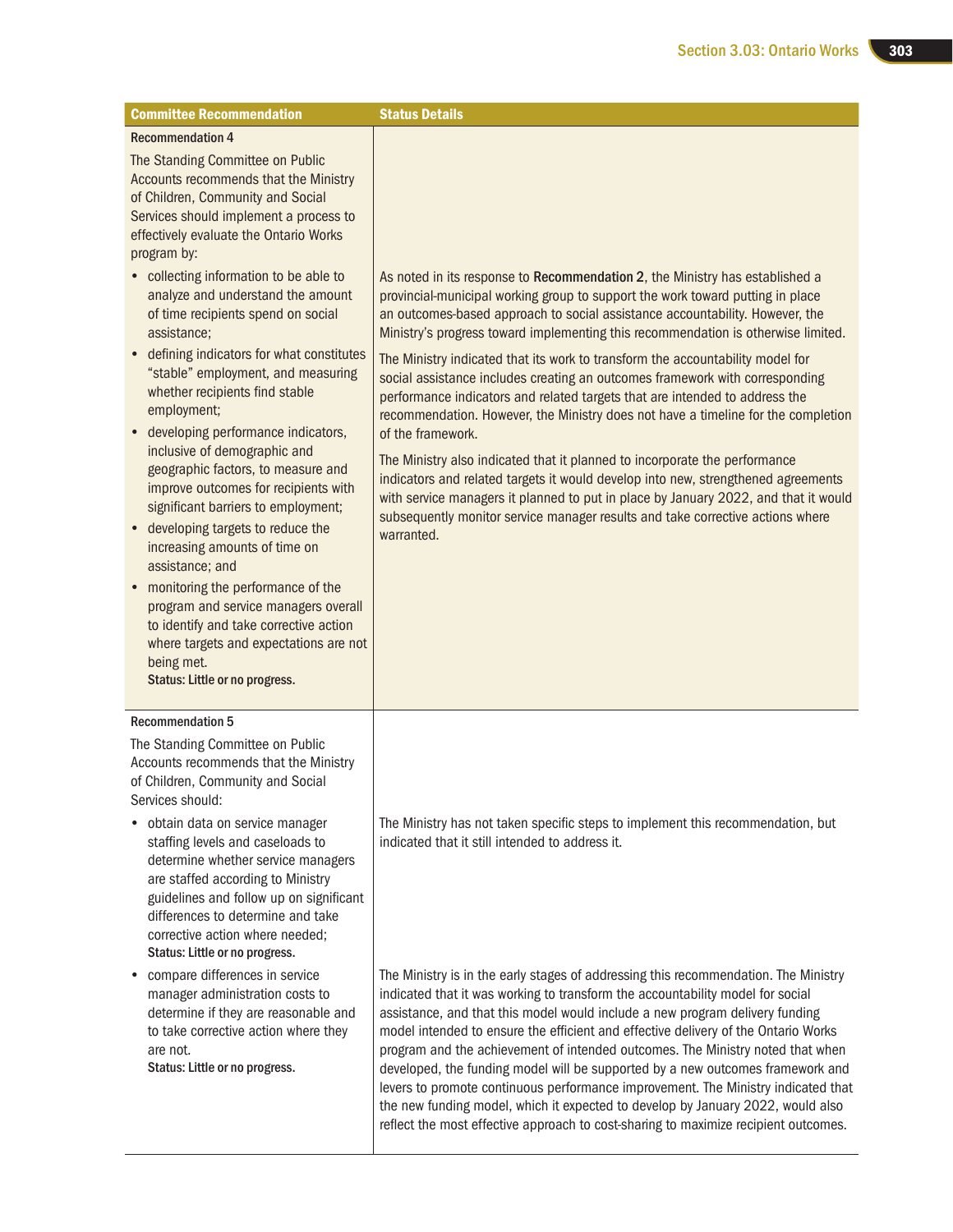| <b>Committee Recommendation</b>                                                                                                                                                                                              | <b>Status Details</b>                                                                                                                                                                                                                                                                                                                                                                                                                                                                                         |
|------------------------------------------------------------------------------------------------------------------------------------------------------------------------------------------------------------------------------|---------------------------------------------------------------------------------------------------------------------------------------------------------------------------------------------------------------------------------------------------------------------------------------------------------------------------------------------------------------------------------------------------------------------------------------------------------------------------------------------------------------|
| <b>Recommendation 6</b>                                                                                                                                                                                                      |                                                                                                                                                                                                                                                                                                                                                                                                                                                                                                               |
| The Standing Committee on Public<br>Accounts recommends that the Ministry<br>of Children, Community and Social<br>Services should:                                                                                           |                                                                                                                                                                                                                                                                                                                                                                                                                                                                                                               |
| • require service managers to reassess<br>the eligibility of Ontario Works<br>recipients annually to detect and<br>prevent overpayments;<br>Status: Little or no progress.                                                   | The Ministry has not taken specific steps to implement this recommendation,<br>but indicated it still intends to address it. The Ministry indicated that as a result<br>of COVID-19, it expects a surge in the Ontario Works caseload and is considering<br>its response, including implementing a risk-based approach to address the<br>recommendation.                                                                                                                                                      |
| • enhance its systems and processes<br>so that service managers are able to<br>record the causes of overpayments,<br>analyze the reasons, and take action<br>to minimize their occurrence;<br>Status: Little or no progress. | The Ministry has not taken specific steps to implement this recommendation, but<br>indicated it still intended to enhance its systems and processes to determine and<br>record the cause of overpayments. The Ministry also indicated that by March 2021,<br>it is planning to review overpayments to determine their primary cause, and to take<br>corrective action to address the reasons for the overpayments.                                                                                            |
| • monitor and review the effectiveness<br>of service managers in recovering<br>overpayments;<br>Status: Little or no progress.                                                                                               | The Ministry has not taken specific steps to implement this recommendation, but<br>indicated it still intended to address it.                                                                                                                                                                                                                                                                                                                                                                                 |
| ensure that efforts to recover<br>overpayments do not force clients<br>and their dependents into financial<br>hardship.<br>Status: Fully implemented.                                                                        | In May 2019, the Ministry changed its guidelines to increase the standard<br>overpayment recovery rate to 10% when the cause of the overpayment is deemed<br>to have been within the recipient's control to prevent.                                                                                                                                                                                                                                                                                          |
| <b>Recommendation 7</b>                                                                                                                                                                                                      |                                                                                                                                                                                                                                                                                                                                                                                                                                                                                                               |
| The Standing Committee on Public<br>Accounts recommends that the Ministry<br>of Children, Community and Social<br>Services should:                                                                                           |                                                                                                                                                                                                                                                                                                                                                                                                                                                                                                               |
| investigate the reasons for the<br>increased take-up rate of the special<br>diet allowance and make changes as<br>needed;<br>Status: In the process of being<br>implemented by December 2020.                                | The Ministry completed a review of special diet allowance forms signed off on by<br>doctors from 2015 to 2018. The Ministry identified doctors completing an unusually<br>high number of special diet allowance forms and isolated three doctors who<br>completed over 900 forms each in 2017/18, including one who completed over<br>2,000 forms. The Ministry referred these three doctors to the College of Physicians<br>and Surgeons of Ontario (College), which subsequently launched an investigation. |
|                                                                                                                                                                                                                              | The Ministry also indicated that by December 2020, it intended to begin a twice-<br>yearly review of special diet allowance forms completed by doctors for anomalies in<br>their prescribing practices, and where necessary it would refer additional doctors to<br>the College. The Ministry also indicated that these reviews would include reviewing<br>regional disparities in approved special diet allowances.                                                                                          |
| put in place changes to ensure that<br>٠<br>Ontario Works recipients are treated<br>equitably and receive allowances for<br>a special diet only when required for a<br>medical condition.<br>Status: Little or no progress.  | The Ministry has not made progress toward implementing this recommendation.                                                                                                                                                                                                                                                                                                                                                                                                                                   |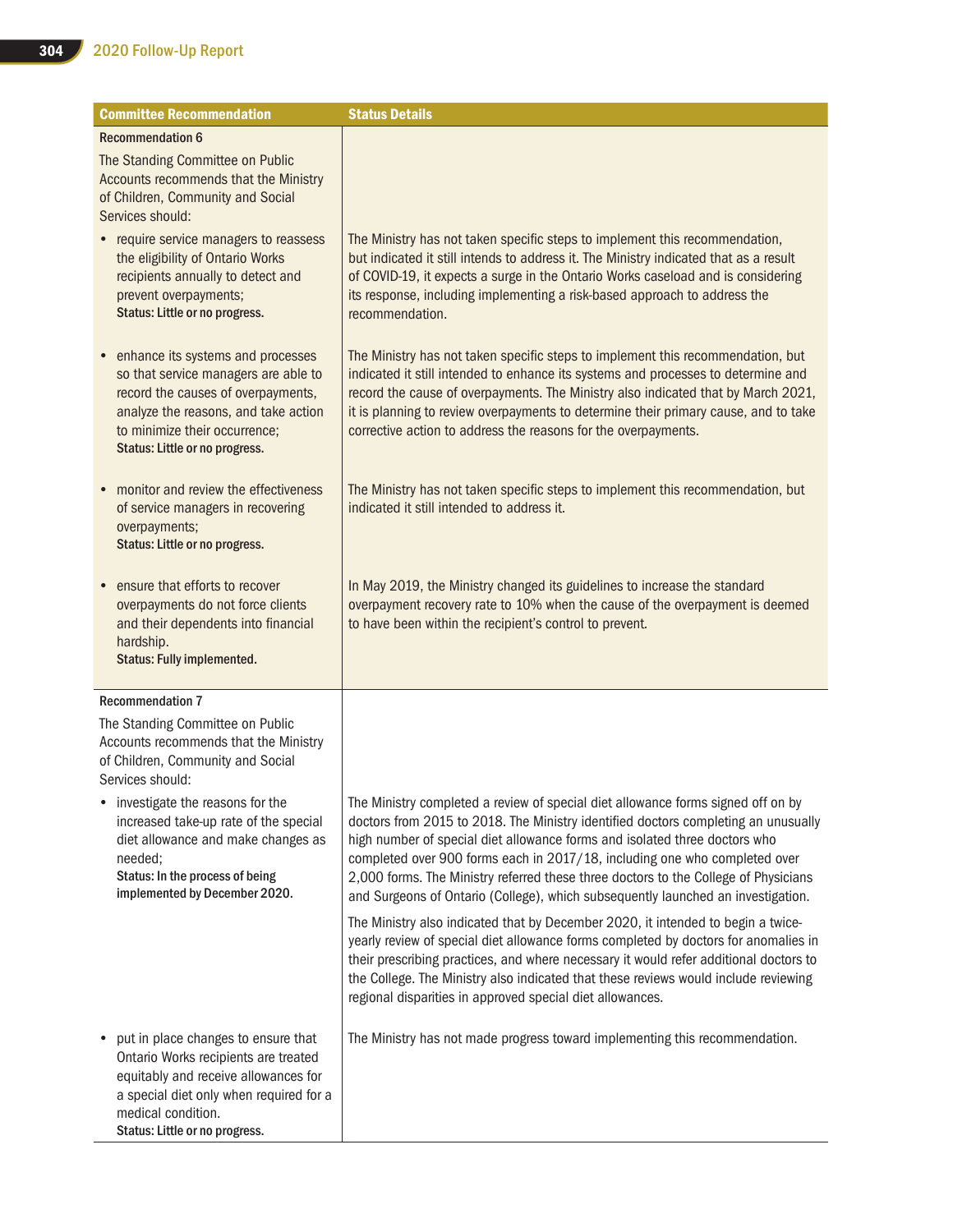| <b>Committee Recommendation</b>                                                                                                                                                                                                                                                                                                                                                                                                                               | <b>Status Details</b>                                                                                                                                                                                                                                                                                                                                                                                                                                                                                                                                                                                                                                                                                                                                                                                                                                                                                                                                                                                                                                                                                                                                                                         |
|---------------------------------------------------------------------------------------------------------------------------------------------------------------------------------------------------------------------------------------------------------------------------------------------------------------------------------------------------------------------------------------------------------------------------------------------------------------|-----------------------------------------------------------------------------------------------------------------------------------------------------------------------------------------------------------------------------------------------------------------------------------------------------------------------------------------------------------------------------------------------------------------------------------------------------------------------------------------------------------------------------------------------------------------------------------------------------------------------------------------------------------------------------------------------------------------------------------------------------------------------------------------------------------------------------------------------------------------------------------------------------------------------------------------------------------------------------------------------------------------------------------------------------------------------------------------------------------------------------------------------------------------------------------------------|
| <b>Recommendation 8</b><br>The Standing Committee on Public                                                                                                                                                                                                                                                                                                                                                                                                   |                                                                                                                                                                                                                                                                                                                                                                                                                                                                                                                                                                                                                                                                                                                                                                                                                                                                                                                                                                                                                                                                                                                                                                                               |
| Accounts recommends that the Ministry<br>of Children, Community and Social<br>Services should:                                                                                                                                                                                                                                                                                                                                                                |                                                                                                                                                                                                                                                                                                                                                                                                                                                                                                                                                                                                                                                                                                                                                                                                                                                                                                                                                                                                                                                                                                                                                                                               |
| • review and analyze differences in<br>discretionary benefits provided by<br>service managers, and their impact on<br>recipient outcomes; and<br>• establish guidelines so that Ontario<br>Works recipients are treated equitably<br>when decisions are made on whether<br>or not they receive discretionary<br>benefits.<br>Status: Little or no progress.                                                                                                   | The Ministry has not yet taken steps to implement the recommendation. The Ministry<br>advised us that, to support local decision-making, it planned to analyze the provision<br>of discretionary benefits across service managers to identify local strategies that<br>have a positive impact on recipient outcomes. In addition, the Ministry noted that,<br>based on this analysis, it would develop best practice guidelines. However, the<br>Ministry had not set a timeline for completing these actions.                                                                                                                                                                                                                                                                                                                                                                                                                                                                                                                                                                                                                                                                                |
| <b>Recommendation 9</b>                                                                                                                                                                                                                                                                                                                                                                                                                                       |                                                                                                                                                                                                                                                                                                                                                                                                                                                                                                                                                                                                                                                                                                                                                                                                                                                                                                                                                                                                                                                                                                                                                                                               |
| The Standing Committee on Public<br>Accounts recommends that the Ministry<br>of Children, Community and Social<br>Services should implement changes<br>to its case management system to<br>enable service managers to better track<br>recipients' skills, barriers to employment,<br>referrals to employment and community<br>programs, and recipient progress.<br>Status: Little or no progress.                                                             | The Ministry has not yet made progress toward implementing this recommendation.<br>The Ministry indicated that it planned to enhance functionality in the Social<br>Assistance Management System by January 2021 to support improved tracking of<br>recipients' skills, barriers to employment and referrals.                                                                                                                                                                                                                                                                                                                                                                                                                                                                                                                                                                                                                                                                                                                                                                                                                                                                                 |
| <b>Recommendation 10</b>                                                                                                                                                                                                                                                                                                                                                                                                                                      |                                                                                                                                                                                                                                                                                                                                                                                                                                                                                                                                                                                                                                                                                                                                                                                                                                                                                                                                                                                                                                                                                                                                                                                               |
| The Standing Committee on Public<br>Accounts recommends that the Ministry<br>of Children, Community and Social<br>Services should:<br>• work with the federal government to<br>modernize and increase the efficiency<br>of their information-sharing to allow<br>timely validation of the immigration<br>status of Ontario Works recipients, and<br>to identify recipients who are no longer<br>eligible for Ontario Works;<br>Status: Little or no progress. | The Ministry has made some progress toward addressing this recommendation. The<br>Ministry indicated it was in the process of conducting a pilot test with Immigration,<br>Refugees and Citizenship Canada (IRCC) and the Canada Border Services Agency<br>(CBSA). One of the aims of the pilot test is to confirm the technical feasibility of<br>an automated exchange of personal information between the Ministry, IRCC and<br>the CBSA relating to Ontario Works clients' immigration status for the purposes<br>of verifying their eligibility. The intent is to use the results of this pilot to inform<br>analysis on whether and how to move forward with an automated information-<br>sharing process to replace the manual information-sharing process currently in<br>place between IRCC and the Ministry.<br>The Ministry expects to receive results from the pilot in January 2021, and to<br>subsequently use the results to determine the cost/benefit of automating the<br>information-sharing process. However, it has not set a timeline for when it expects<br>to decide on the automation of this process, or on when it plans to fully implement<br>the recommendation. |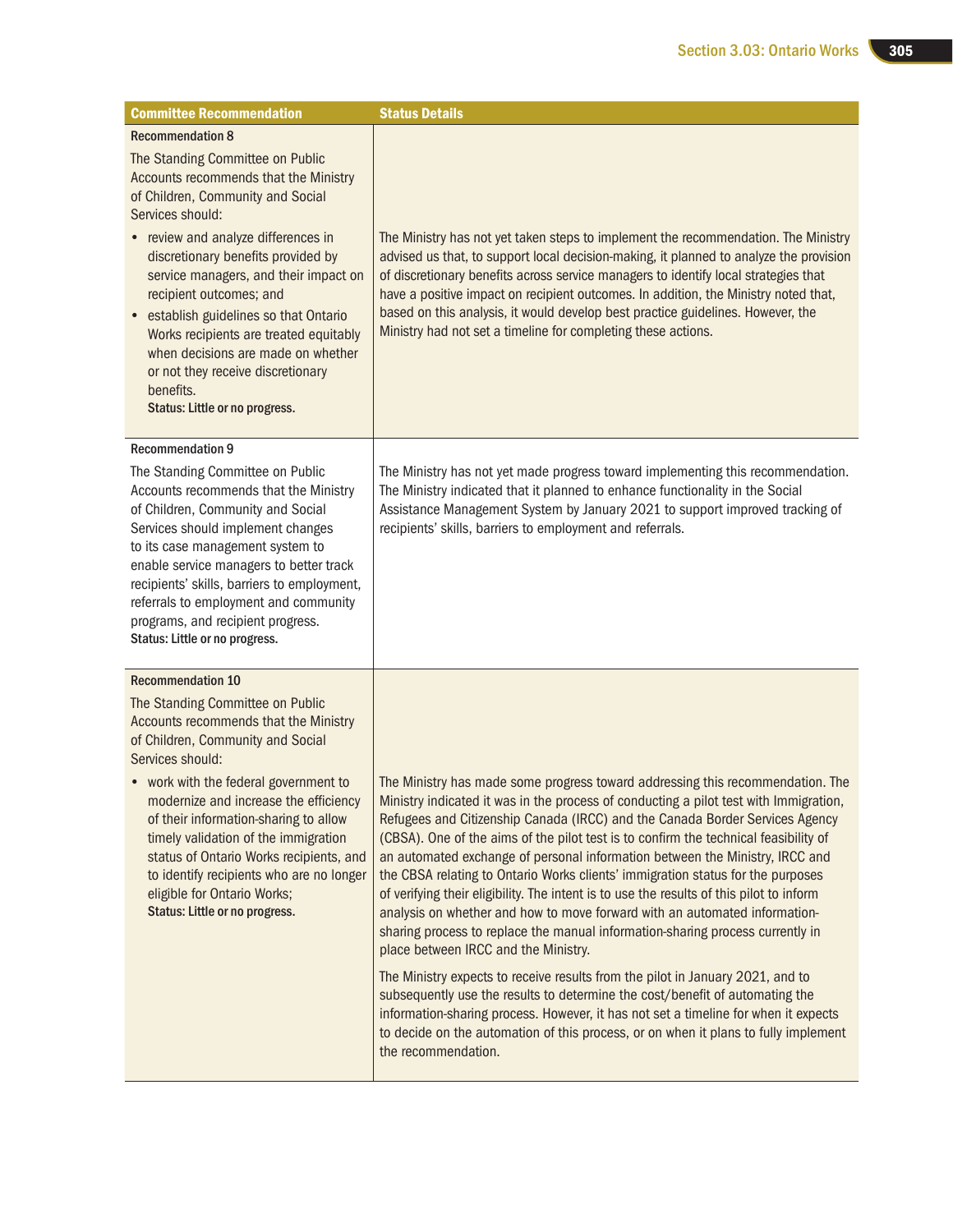| <b>Committee Recommendation</b>                                                                                                                                                                                                                                                                                                      | <b>Status Details</b>                                                                                                                                                                                                                                                                                                                                                                                                                                                                                                                                                                                                                                                                                                                                                                                                                                                                                                                                                                       |
|--------------------------------------------------------------------------------------------------------------------------------------------------------------------------------------------------------------------------------------------------------------------------------------------------------------------------------------|---------------------------------------------------------------------------------------------------------------------------------------------------------------------------------------------------------------------------------------------------------------------------------------------------------------------------------------------------------------------------------------------------------------------------------------------------------------------------------------------------------------------------------------------------------------------------------------------------------------------------------------------------------------------------------------------------------------------------------------------------------------------------------------------------------------------------------------------------------------------------------------------------------------------------------------------------------------------------------------------|
| • work with the Canada Border Services<br>Agency to establish an information-<br>sharing agreement to obtain<br>information about Ontario Works<br>recipients whose out-of-country travel,<br>or periods of out-of-country residency,<br>exceed allowable limits for Ontario<br>Works eligibility;<br>Status: Little or no progress. | The Ministry has made some progress toward addressing this recommendation.<br>Through the pilot test the Ministry is conducting with IRCC and the CBSA, it<br>expects to receive aggregate information from the CBSA relating to Ministry<br>clients who have departed from Canada. The Ministry advised us that by June<br>2021 it intended to use results of this pilot to determine whether establishing<br>an information-sharing agreement with the CBSA would be beneficial in helping<br>to identify Ontario Works recipients who are no longer eligible for Ontario Works.<br>However, at this time, the Ministry does not have a timeline of when it expects to<br>fully implement this recommendation.                                                                                                                                                                                                                                                                            |
| work with other provinces to establish<br>$\bullet$<br>an information-sharing agreement<br>to obtain information about Ontario<br>Works recipients whose out-of-province<br>travel or periods of out-of-province<br>residency exceed allowable limits for<br><b>Ontario Works eligibility;</b><br>Status: Will not be implemented.   | The Ministry indicated that it did not have any plans to establish agreements to<br>identify Ontario Works recipients who have been out of the province for extended<br>periods. The Ministry indicated that there are no requirements or mechanisms to<br>identify or register individuals who travel within Canada that could enable it to<br>obtain this information.                                                                                                                                                                                                                                                                                                                                                                                                                                                                                                                                                                                                                    |
| use tax filing information to verify the<br>$\bullet$<br>residency status of Ontario Works<br>recipients.<br>Status: Little or no progress.                                                                                                                                                                                          | The Ministry has not yet taken steps to address this recommendation.                                                                                                                                                                                                                                                                                                                                                                                                                                                                                                                                                                                                                                                                                                                                                                                                                                                                                                                        |
| <b>Recommendation 11</b>                                                                                                                                                                                                                                                                                                             |                                                                                                                                                                                                                                                                                                                                                                                                                                                                                                                                                                                                                                                                                                                                                                                                                                                                                                                                                                                             |
| The Standing Committee on Public<br>Accounts recommends that the Ministry<br>of Children, Community and Social<br>Services should work with service<br>managers to:                                                                                                                                                                  |                                                                                                                                                                                                                                                                                                                                                                                                                                                                                                                                                                                                                                                                                                                                                                                                                                                                                                                                                                                             |
| • formalize a requirement to use<br>third-party verification checks that<br>will be most effective in verifying an<br>applicant's financial circumstances;<br>Status: Little or no progress.                                                                                                                                         | The Ministry indicated that prior to the COVID-19 outbreak, it had drafted updates<br>to its directives to more clearly identify the Canada Revenue Agency and Equifax<br>as mandatory third-party checks. However, it did not finalize and implement these<br>changes and shifted its focus to activities to support the emergency response to<br>COVID-19. As the emergency response phase has stabilized, the Ministry indicated<br>it has begun social assistance renewal work that includes policies and processes<br>relating to intake and eligibility determination and review, which may result in<br>broader revisions to its policy directives. The Ministry anticipates completing this<br>work by the summer of 2021.                                                                                                                                                                                                                                                          |
| complete high-risk targeted eligibility<br>reviews assigned to service managers<br>by the Ministry;<br>Status: In the process of being<br>implemented by January 2022.                                                                                                                                                               | The Ministry identified that service managers increased the number of eligibility<br>verifications they completed by over 50% in 2019-from 20,498 in 2018 to 31,522<br>in 2019. In addition, the Ministry identified that service managers have increased<br>the proportion of reviews they complete on a timely basis. While service managers<br>completed 46% of the reviews assigned to them in November 2018 within 60 days,<br>they completed 69% of those assigned to them in January 2020 within 60 days.<br>In March 2020 the Ministry temporarily suspended the requirement for service<br>managers to complete such reviews due to COVID-19. The Ministry noted that it<br>planned to put in place revised agreements with service managers by January 2022<br>that would formalize the requirement for service managers to complete eligibility<br>verification reviews on a timely basis, and to monitor service manager compliance<br>relative to those agreements thereafter. |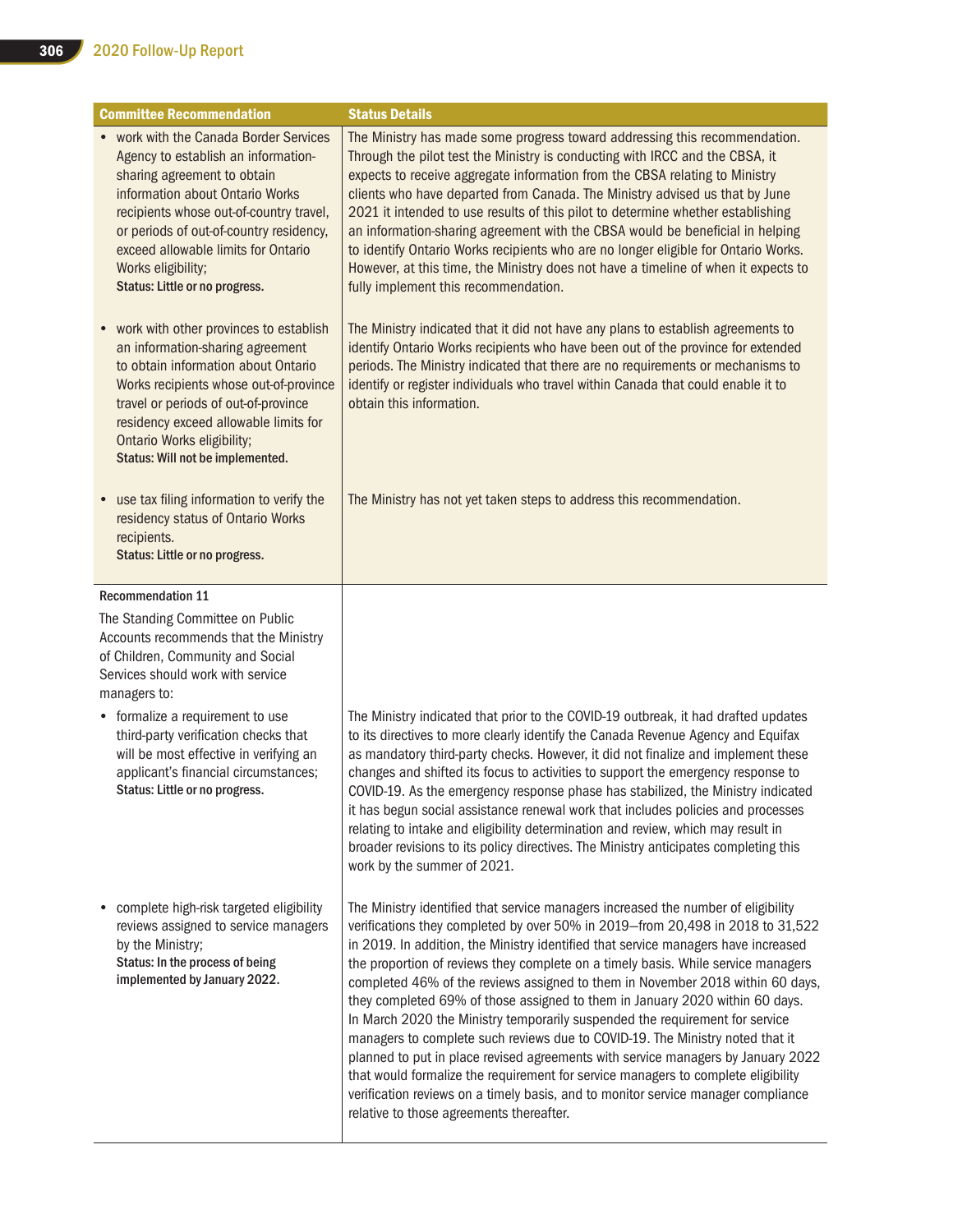| <b>Committee Recommendation</b>                                                                                                                                                                                                                                                                                                                                                                | <b>Status Details</b>                                                                                                                                                                                                                                                                                                                                                                                                                                                                                                                                                                                                                                                                                                                                                                                                                                                                                                                                                          |
|------------------------------------------------------------------------------------------------------------------------------------------------------------------------------------------------------------------------------------------------------------------------------------------------------------------------------------------------------------------------------------------------|--------------------------------------------------------------------------------------------------------------------------------------------------------------------------------------------------------------------------------------------------------------------------------------------------------------------------------------------------------------------------------------------------------------------------------------------------------------------------------------------------------------------------------------------------------------------------------------------------------------------------------------------------------------------------------------------------------------------------------------------------------------------------------------------------------------------------------------------------------------------------------------------------------------------------------------------------------------------------------|
| • investigate fraud tips promptly to<br>ensure that only those eligible for the<br>program are receiving assistance;<br>Status: In the process of being<br>implemented by January 2022.                                                                                                                                                                                                        | The Ministry identified that between December 2018 and April 2020, service<br>managers decreased the number of outstanding fraud referrals by 20% and fraud<br>investigations by 30%. In addition, the Ministry identified that between January 1,<br>2019, and April 30, 2020, 59% of the fraud referrals reviewed by service managers<br>were reviewed within 30 days as required, and 83% of investigations completed<br>by service managers were completed within six months as required. The Ministry<br>indicated that by the summer of 2021, it also planned to set a target for the<br>proportion of fraud referrals and investigations it expects service managers to<br>review and investigate on a timely basis, and that it would include those targets<br>in revised contracts with service managers by January 2022. After that date, the<br>Ministry planned to monitor service manager compliance with established targets.                                    |
| reassess recipients' ongoing eligibility<br>to ensure only those eligible for the<br>program receive assistance.<br>Status: Little or no progress.                                                                                                                                                                                                                                             | The Ministry has not taken specific steps to implement this recommendation, but<br>indicated it still intends to address it.                                                                                                                                                                                                                                                                                                                                                                                                                                                                                                                                                                                                                                                                                                                                                                                                                                                   |
| <b>Recommendation 12</b>                                                                                                                                                                                                                                                                                                                                                                       |                                                                                                                                                                                                                                                                                                                                                                                                                                                                                                                                                                                                                                                                                                                                                                                                                                                                                                                                                                                |
| The Standing Committee on Public<br>Accounts recommends that the Ministry<br>of Children, Community and Social<br>Services should work with service<br>managers to ensure that they only<br>waive the requirement to participate in<br>employment support activities in eligible<br>circumstances and also when supported<br>by the necessary documentation.<br>Status: Little or no progress. | The Ministry is in the early stages of addressing this recommendation. As noted<br>in its response to Recommendation 2, the Ministry has established a provincial-<br>municipal working group to support the work toward putting in place an outcomes-<br>based approach to social assistance accountability. The Ministry indicated that it<br>was working to transform the accountability model for social assistance. As part<br>of this model, expectations would be defined and supported by a new outcomes<br>framework and strengthened agreements with service managers by January 2022.<br>The Ministry indicated that in the meantime, it planned to introduce new measures<br>to support an outcomes-based approach to accountability, including an interim<br>performance-monitoring strategy. The Ministry also noted that as a priority for 2021<br>it would work with service managers to clearly identify expectations relating to<br>recipient participation. |
| <b>Recommendation 13</b>                                                                                                                                                                                                                                                                                                                                                                       |                                                                                                                                                                                                                                                                                                                                                                                                                                                                                                                                                                                                                                                                                                                                                                                                                                                                                                                                                                                |
| The Standing Committee on Public<br>Accounts recommends that the Ministry of<br>Children, Community and Social Services<br>should work with service managers to<br>ensure they meet with clients regularly in<br>accordance with Ministry requirements<br>and connect all participants to<br>appropriate employment supports.<br>Status: Little or no progress.                                | The Ministry is in the early stages of addressing this recommendation. As noted<br>in its response to Recommendation 2, the Ministry has established a provincial-<br>municipal working group to support the work toward putting in place an outcomes-<br>based approach to social assistance accountability, and is working to transform<br>the accountability model for social assistance. As part of this model, expectations<br>would be defined and supported by a new outcomes framework and strengthened<br>agreements with service managers by January 2022. The Ministry indicated that<br>in the meantime, it planned to introduce new measures to support an outcomes-<br>based approach to accountability, including an interim performance-monitoring<br>strategy. The Ministry also noted that as a priority for 2021 it would work with<br>service managers to clearly identify expectations relating to recipient participation.                               |